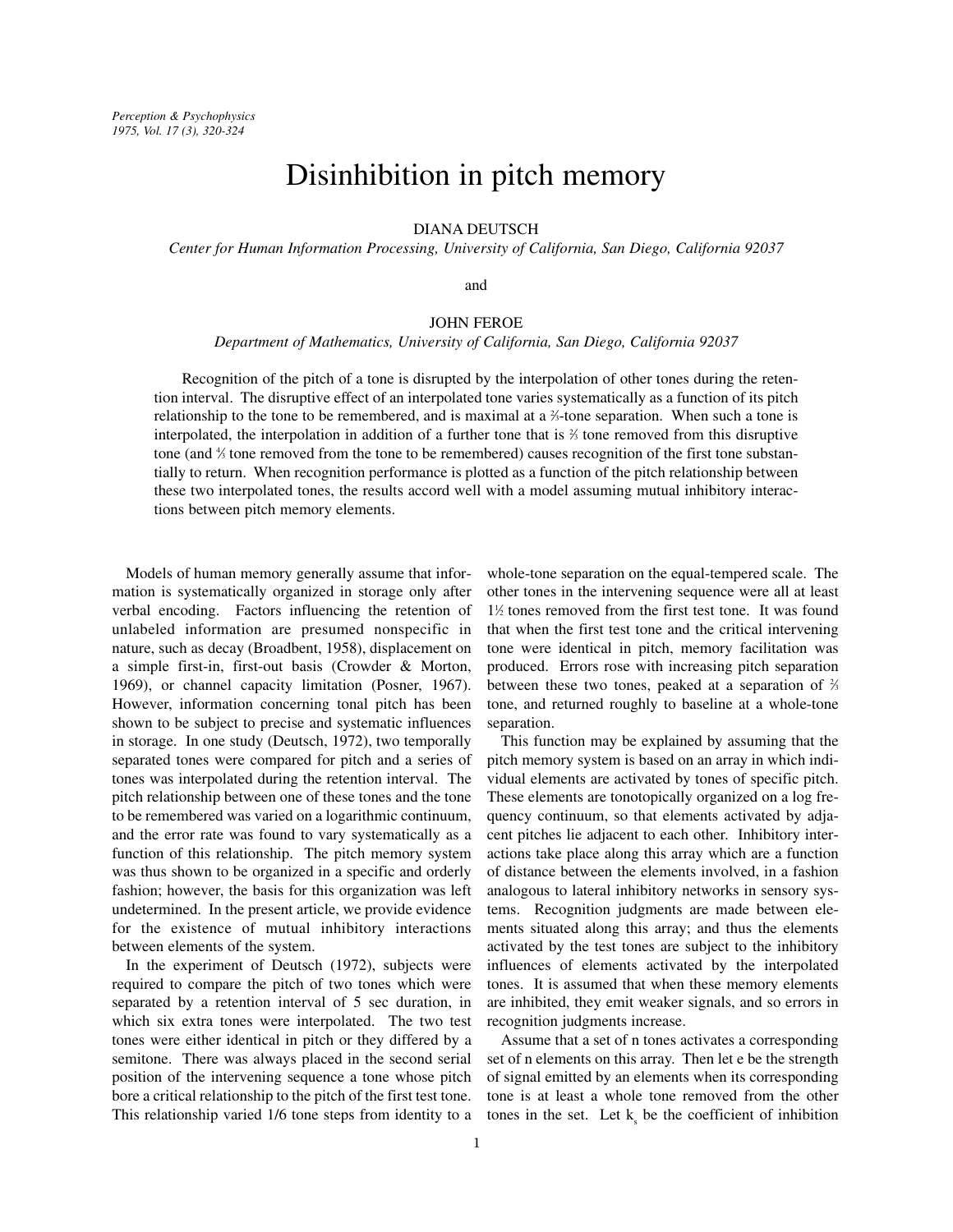## 2 DEUTSCH

between elements underlying two tones separated by a distance of s tones; and let  $r_p$  be the strength of signal emitted by the element underlying the  $p<sup>th</sup>$  tone. Then, for  $n = 2$ , the following pair of simultaneous linear equations describes the mutual inhibition between  $r_1$  and  $r_2$ .

$$
r_1 = e - k_s r_2
$$

$$
r_2 = e - k_s r_1
$$

Solving for  $k<sub>i</sub>$  in terms of  $r<sub>i</sub>$  and e, we obtain

$$
k_s = \frac{e - r_1}{r_1}
$$

Using the coefficients  $k_s$ , the interaction between the n elements is then described by the n simultaneous linear equations

$$
r_{p} = e - \sum_{\substack{q=1 \ p \neq q}}^{n} k_{s}(p, q) r_{q} \text{ for } p = 1, 2, ..., n
$$

where  $s(p,q)$  is the distance between the p<sup>th</sup> and  $q<sup>th</sup>$  tones. The solution of these equations then predicts the net influence on the signal strength of the element underlying a test tone exerted by the elements underlying the other tones in the set.

The mathematical model proposed here is based upon models describing recurrent lateral inhibitory interactions in systems processing incoming sensory information (Ratliff, 1965). However, we are not suggesting that a sensory memory system is identical to the system which processes information at the perceptual level. The two systems must by their very functions differ in important respects. For instance, a perceptual system cannot continue to respond to a stimulus long after its termination, or we should soon cease to have discriminable images. In contrast, a memory system exists precisely to retain information in the absence of the original stimulus. The present model simply proposes the existence of a network of memory elements whose interactions can be described by a set of equations analogous to those describing certain interactions at the perceptual level.

One prediction from the proposed model is that the pitch memory system should exhibit not only inhibition but also disinhibition. Thus, in sequences where the test tones are identical in pitch, if there were interpolated two critical tones, one  $\frac{2}{3}$  tone removed along the pitch continuum, the error rate should be a function of the pitch relationship between the two critical interpolated tones. The error rate should be greatest when these two tones are identical in pitch, decline as the second tone moves away

from the first, dip maximally at a  $\frac{2}{3}$  tone separation, and then return to baseline. For sequences where the test tones differ in pitch, the prediction is complicated by the fact that these tones now activate two memory elements, each differentially affected by the elements underlying the interpolated tones. In such sequences, the second test tone may be placed either on the same side of the first test tone along the pitch continuum as the critical intervening tones, or on the opposite side. The simplest case theoretically is where it is placed on the opposite side; and this case is considered here. The effect on the element underlying the second test tone should here be in the opposite direction to the effect on the element underlying the first test tone; and it should be smaller in size, since it is of the third order. No significant overall effect is therefore predicted for such sequences.

The first experiment was designed to determine whether a significant disinhibition effect is indeed produced by interpolating a tone which is 2 ⁄3 tone removed from the disruptive tone.

## **EXPERIMENT I**

## **Method**

**Procedure**. In all experimental conditions, a test tone was presented, which was followed by six intervening tones, and then, after a pause, by a second test tone. Subjects were instructed to remember the first test tone, to ignore the six intervening tones, and then to indicate whether the pitch of the second test tone was the same or different from the first by writing "S" (same) or "D" (different). The tones were all 200 msec in duration, and separated by 300-msec pauses, except for a 2-sec pause before the second test tone. All tones were sinusoids.

**Conditions**. There were eight conditions in the experiment. In all conditions there was placed in the second serial position of the intervening sequence a tone whose pitch was 2 ⁄3 tone removed from the pitch of the first test tone. Further, in all conditions but the last, there was placed in the fourth serial position a tone, further removed along the pitch continuum, whose pitch bore a critical relationship to the pitch of the tone in the second serial position. A unique value of pitch separation between the two critical interpolated tones was incorporated in each of the seven conditions. These values were spaced in 1/6-tone steps from identity to a whole-tone separation on the equal-tempered scale. In the eighth condition, the tone in the fourth serial position was chosen instead, as were the other tones in the intervening sequence. This last condition thus provided a baseline error rate for sequences in which a tone that was  $\frac{2}{3}$  tone removed from the first test tone was interpolated. In all conditions, the test tones were identical in pitch in half of the sequences, and they differed by a semitone in the other half.

The tape consisted of 96 sequences which were presented in eight groups of 12. Sequences within each group were separated by 10-sec pauses, and a 5-min break was incorporated between each group. The sequences were presented in random order, with no separation by condition. The subjects listened to the entire tape on two separate occasions, and their results were averaged.

**Test tones**. The test tone pitches were drawn from a set of 12, taken from an equal-tempered scale (International Pitch;  $A = 435$ ) and ranging from Middle C to the B above. The frequencies employed (in hertz) were:  $C = 259$ ,  $C# = 274$ ,  $D = 290$ ,  $D# = 308$ ,  $E = 326$ ,  $F = 345$ ,  $F# =$ 366, G = 388, G# = 411, A = 435, A# = 461, B = 488. Within each condition, in sequences where the test tones differed, the first test tone was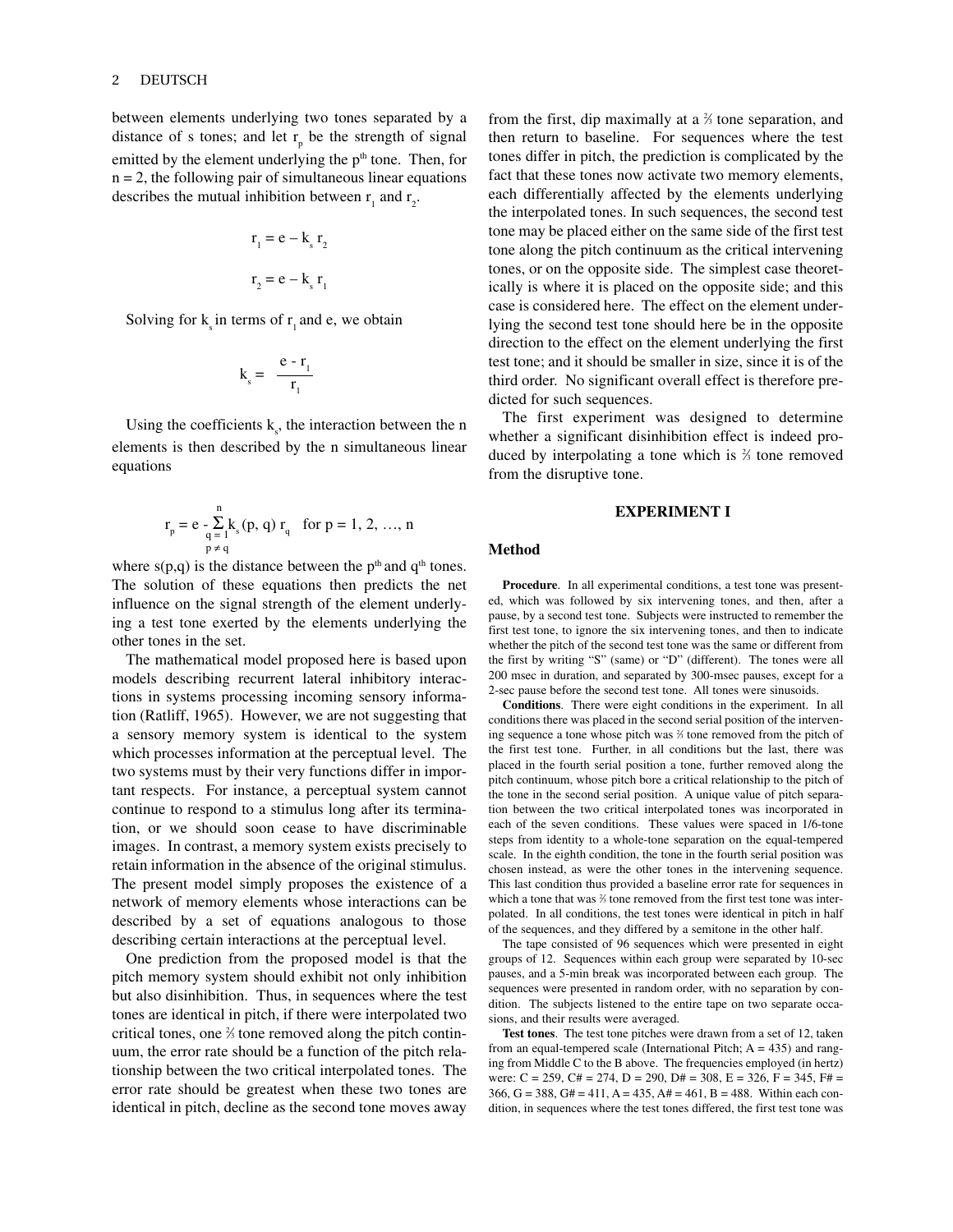employed equally often in all conditions. **Interpolated tones***.* The pitch relationships between the test tones and the critical interpolated tones were as described in the conditions section. Within each condition, the critical interpolated tones were higher than the first test tone in half of the sequences and lower in the other half. This was true both when the test tones were identical in pitch and also when they differed. In sequences where the test tones differed, the critical interpolated tones were always placed opposite to the second test tone along the pitch continuum. The pitches of the other interpolated tones were taken from the same scale as the test tones  $(A =$ 435), and the 24 semitones comprising the two-octave range from the F# below Middle C to the F an octave and a half above were all employed. The frequencies used (in hertz), therefore, were:  $F# = 183$ ,  $G = 194$ ,  $G# = 205$ ,  $A = 218$ ,  $A# = 230$ ,  $B = 244$ ,  $C = 259$ ,  $C# = 274$ , D  $= 290$ , D#  $= 308$ , E  $= 326$ , F  $= 345$ , F#  $= 366$ , G  $= 388$ , G#  $= 411$ , A  $= 111$ 435, A# = 461, B = 488, C = 517, C# = 548, D = 581, D# = 615, E = 652, and  $F = 691$ . The tones were chosen randomly from this range with the following restrictions. No sequence contained repeated tones or tones separated exactly by an octave. Further, no tone was included in any sequence which was separated from the first test tone by less than five semitones on the side where the critical interpolated tones were placed or by less than three semitones on the opposite side. Tones separated by exactly an octave from tones within this critical range were also excluded. All tones were of equal loudness.

tone lower in the other half. All combinations of test tone pitches were

**Subjects.** Twenty-one undergraduates at the University of California at San Diego served as subjects for the experiment, and were paid for their services. The subjects were selected for obtaining a score of at least 95% correct on a tape containing sequences in which all the interpolated tones were chosen in the same way as the randomly interpolated tones of the experiment.

**Apparatus.** The tones were generated by a Wavetek oscillator controlled by a PDP-8 computer, and the output was recorded on highfidelity tape. The tape was played to the subjects on a high-quality tape recorder through loudspeakers.

#### **Results**

The filled circles on Figure 1 plot error rates for sequences where the test tones were identical in pitch. It can be seen that the predicted disinhibition function was indeed obtained. When the second critical intervening tone was identical in pitch to the first, the error rate was significantly higher than in the baseline condition when only the first critical tone was interpolated ( $p < .005$ , onetailed, on a Wilcoxon test). Errors decreased systematically as the second critical tone moved further along the pitch continuum, and dipped maximally when this tone was  $\frac{2}{3}$  tone removed from the first critical tone. The error rate when the two critical tones were separated from each other by  $\frac{2}{3}$  tone was significantly lower than in the baseline condition when only the first critical tone was interpolated ( $p < .01$ , one-tailed, on a Wilcoxon test). For sequences where the test tones differed in pitch, no significant effects were obtained, as expected on the present model.

## **Discussion**

The finding of a significant cumulation of errors produced by repetition of the disruptive tone, together with a significant decrement in errors by interpolating a tone which is  $\frac{2}{3}$  tone removed from the disruptive tone, pro-



**Figure 1. Percent errors in pitch recognition obtained experimentally and assumed theoretically. Filled circles display percent errors in Experiment 1. Here a tone that was 2 ⁄3 tone removed from the test tone was always interpolated in the intervening sequence. Errors are plotted as a function of the pitch relationship between this tone and a second critical interpolated tone which was further removed along the pitch continuum. (Filled circle at right displays percent errors where no further critical tone was interpolated.) Open triangles plot percent errors in Experiment II. Here the pitch relationship between the test tone and a critical interpolated tone was varied, and errors are plotted as a function of this relationship. (Open triangle at right displays percent errors where no tone was interpolated in the critical range under study.) Open circles plot percent errors theoretically predicted for Experiment I from the baseline function obtained empirically in Experiment II. (Open circle at right shows percent errors assumed where no further critical tone is interpolated.)**

vides support for the present model. However, in the absence of a baseline inhibitory function, the parameters of this second-order effect cannot be compared quantitatively with the function predicted by the model. So, in Experiment II, a baseline curve for the original inhibitory effect was obtained, using subjects selected on the same criterion as for Experiment I. This baseline function was used to compute values of e and  $k<sub>s</sub>$ , assuming that error rate was a function of strength of signal emitted by the element underlying the test tone. The predicted disinhibition function was then computed from these parameters, and compared with the function obtained experimentally.

## **EXPERIMENT II**

## **Method**

**Procedure.** The procedure was identical to the employed in Experiment I.

**Conditions.** There were eight conditions in the experiment. In every condition but the last, a tone whose pitch bore a critical relationship to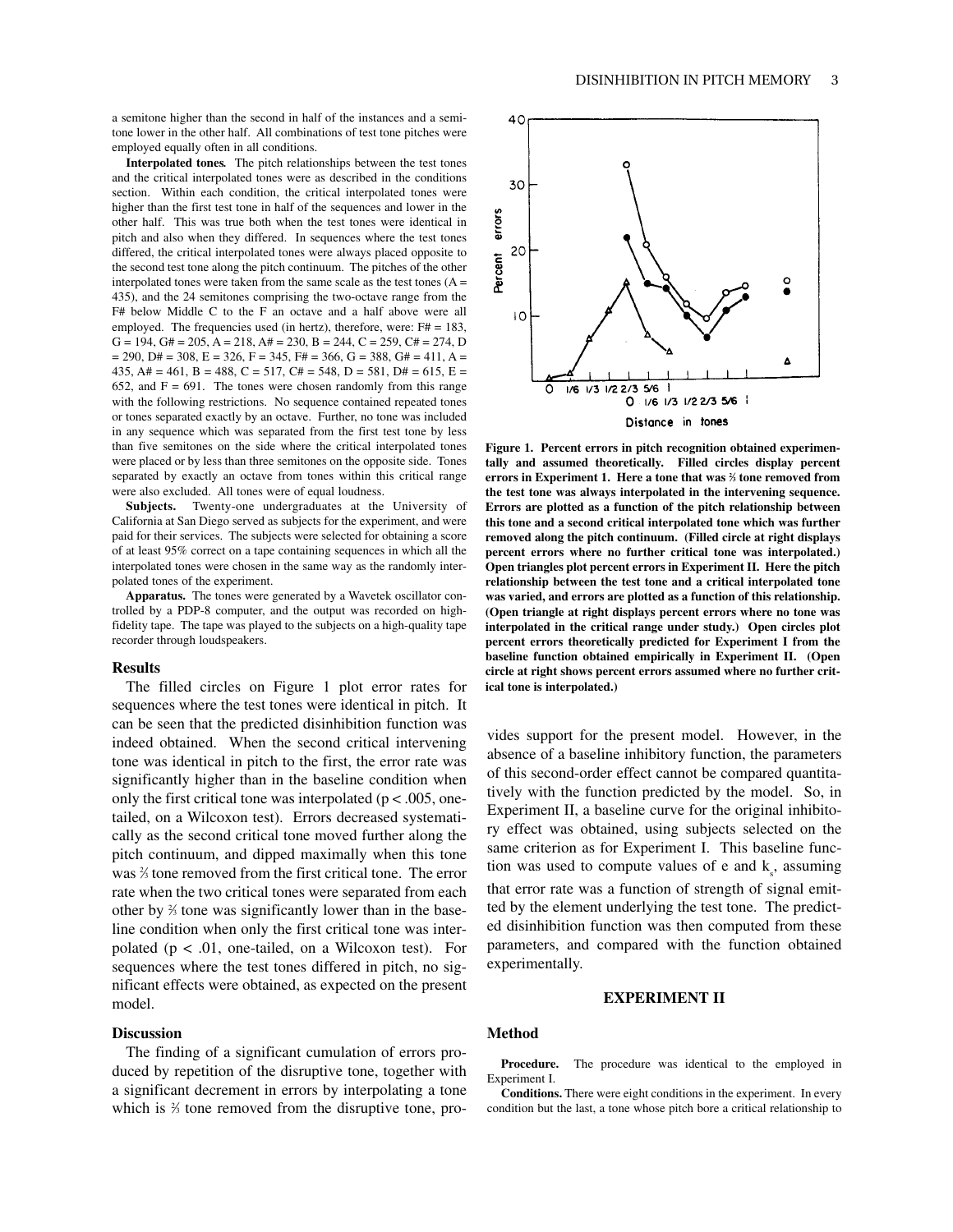#### 4 DEUTSCH

the pitch of the first test tone was placed in the second serial position of the intervening sequence. The relationship between these two tones varied from identity to a whole-tone separation on the equal-tempered scale. A unique value of pitch separation was incorporated in each of the seven conditions, these values being placed at equal intervals of 1/6 tone within this whole tone range. In the eighth condition, the pitch of the tone in the second serial position was chosen instead, as were the other tones in the intervening sequence. This last condition therefore provided a baseline error rate for sequences in which no critical tone was interpolated.

In all other respects, the conditions were the same as in Experiment I. **Tonal stimuli.** Except as specified by the experimental conditions, the tonal stimuli were chosen in the same way as in Experiment I.

**Subjects.** Twenty-three undergraduates at the University of California at San Diego served as subjects for this experiment, and were paid for their services. The subjects were selected on the same criterion as for Experiment I.

**Apparatus.** This was the same as in Experiment I.

#### **Results**

The open triangles in Figure 1 plot error rates for sequences when the test tones were identical in pitch. It can be seen that errors rose systematically with increasing pitch separation between the test tone and the critical intervening tone, peaked at a separation of  $\frac{2}{3}$  tone, and returned to baseline at a whole-tone separation. The increase in errors at a separation of  $\frac{2}{3}$  tone was statistically significant ( $p < .005$ , one-tailed, on a Wilcoxon test). This function was essentially the same as that found in Deutsch (1972), except that the overall error rate was lower, due to the more rigorous selection criterion.

The predicted disinhibition function computed from this baseline curve is plotted by the open circles in Figure 1. It can be seen that there is a close correspondence between the disinhibition functions predicted theoretically and obtained experimentally. The only quantitative discrepancy appears to be in the amount of error cumulation when a tone that is  $\frac{2}{3}$  tone removed from the test tone is included twice in the intervening sequence.

#### **Discussion**

The striking correspondence between the theoretically predicted disinhibition function and the function obtained experimentally lends further support to the proposed model. Moreover, it is difficult to account for the present findings on other grounds. Certainly, these results would not be expected from memory models based on general factors such as decay or general capacity limitation. The classical concept of similarity-based interference would also not expect a cancellation of the disruptive effect.

As described above, the form of organization here proposed for pitch memory elements is essentially similar to the organization of recurrent inhibitory networks in systems processing incoming sensory information (Ratliff, 1965). Such systems have been most intensively investigated in the case of vision. However, both psychophysical and physiological evidence for lateral inhibition in the auditory system have been provided.

At the psychophysical level, Carterette, Friedman, and Lovell (1969, 1970) measured the masker thresholds for pure tones in the presence of bands of masking noise with very sharp edges. They were able to demonstrate sharpening in the neighborhood of the cut-off frequencies of these bands. Houtgast (1972) presented short test-tone bursts in the gaps between repeated masker bursts that were composed of noise with a steep positive or negative gradient at a particular frequency. He also obtained edge effects with this method. Further, Zwislocki, Buing, and Gantz (1968) and Zwislocki (1970) studied the shift of thresholds for tones presented to one ear due to the simultaneous presentation of tones to the other ear. Their data show, at low masking intensities, clear relative minima on either side of the principal masking frequency.

At the physiological level, evidence for both peripherally and centrally acting lateral inhibition has been obtained. Sachs and Kiang (1968), recording from single units in the auditory nerve of the cat, demonstrated the existence of inhibitory areas arising systematically on both sides of the characteristic frequency of the unit. The interactions producing these effects must have occurred at the periphery, since similar findings were also obtained in animals in which the olivocochlear efferents had been transected (Kiang, 1968). Indeed, Johnstone and Taylor (1970, Legouix, Remond, and Greenbaum (1973), and Rhode (1971) present evidence that such two-tone inhibition results from mechanical events in the cochlear partition. On the other hand, Klinke, Boerger, and Gruber (1969, 1970), studying single-unit responses in the cochlear nucleus of the cat, found that contralateral stimulation reduced the response of a unit to ipsilateral stimulation. The strongest inhibition arose from frequencies adjacent to the characteristic frequency of the unit, and the overall curve was one of typical lateral inhibition. In this study, the sound pressure levels were kept low enough to avoid interaural cross-talk. This experiment therefore strongly suggests the presence of centrally acting lateral inhibition in the auditory system. Klinke et al. (1969) conclude that it is here mediated by oliveocochlear efferents. Centrally acting lateral inhibition has also been found in the visual system. For instance, the excitatory centers of receptive fields in the lateral geniculate have been shown in cats to derive from different retinal areas than their inhibitory surrounds (Mafei & Fiorentini, 1972).

The present findings suggest that networks similar to those underlying the processing of incoming sensory information also exist at the level of its short-term storage. Such networks would help to preserve the fineness of the memory image in the same way as they function to sharpen the sensory image at the perceptual level.